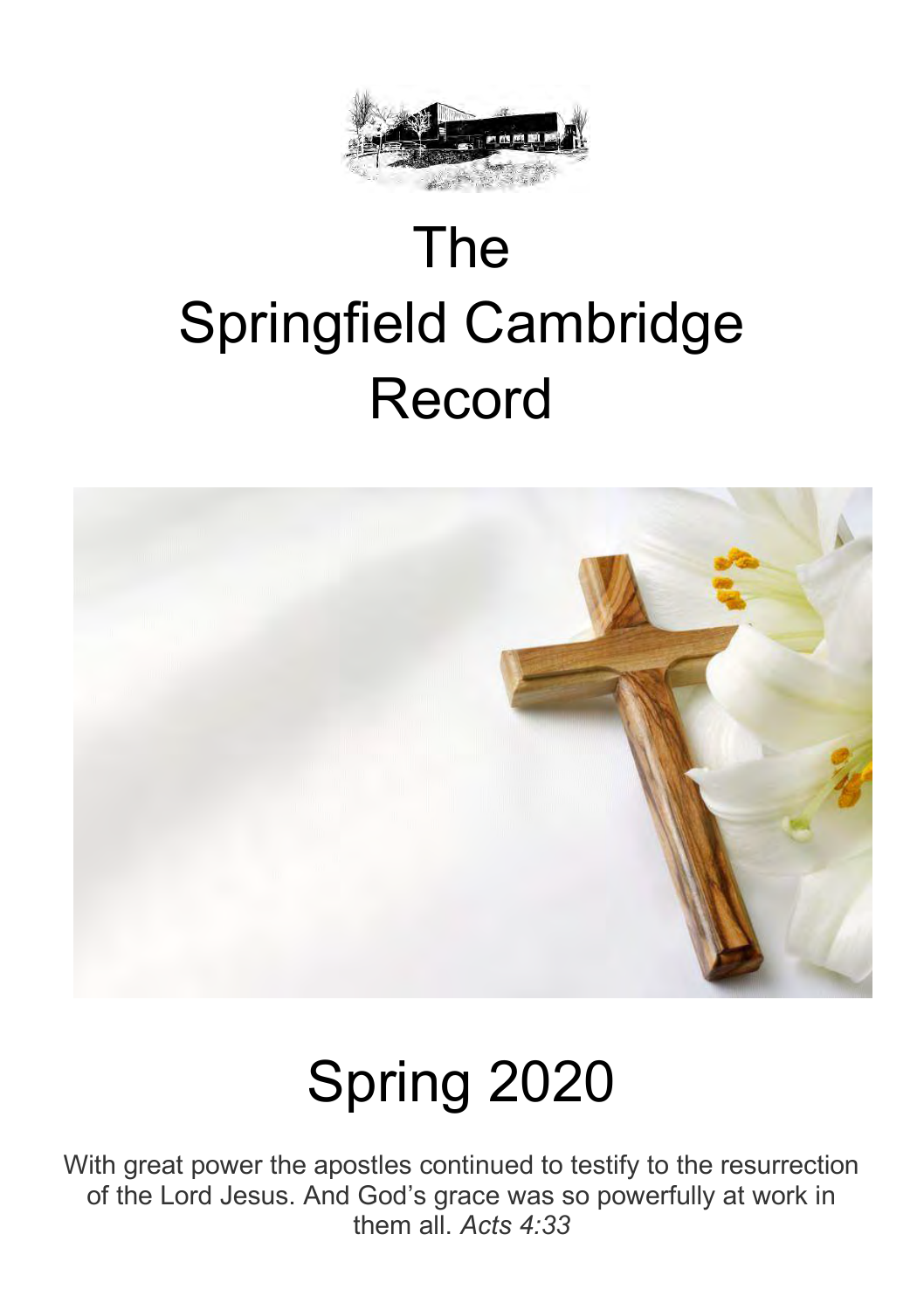#### **Minister**

Rev IAN TAYLOR, BD, ThM 64 Miller Drive, Bishopbriggs, G64 1FB  $\bullet$  0141 772 1540  $\bullet$  Taylor@churchofscotland.org.uk

> **Session Clerk**  JAMES (JIM) SCOTT

**Clerk to the Congregational Board**  SANDRA McDOUGALL

#### **Church Office**

Mondays 10 am – 12 noon Isobel Lawson, Margery Gough, Moyra Ewing Wednesdays 10 am – 12 noon Janette Gray and Christine Smith  $\bullet$ 0141 772 1596 Springfieldcamb@btconnect.com

> **Musical Director**  ALAN A. CRAIG, B.Mus, PGCE

#### **Treasurer**  JIM KERR

**Gift Aid Convener** Non Gift Aid Convener DAVID LOCKHART JOYCE MACMILLAN

> **"The Record" Editor** JAMES ROBERTSON

**Church Officer** JIM TONNER **<sup>1</sup>** 0141 772 1596

**Springfield Cambridge Church 49 Springfield Road, BishopbriggsG64 1PN** *springfieldcamb@btconnect.com www.springfieldcambridge.org.uk* **facebook.com/springfieldcambridge**

**Scottish Charity SC005642**

*Version 5 March 2020*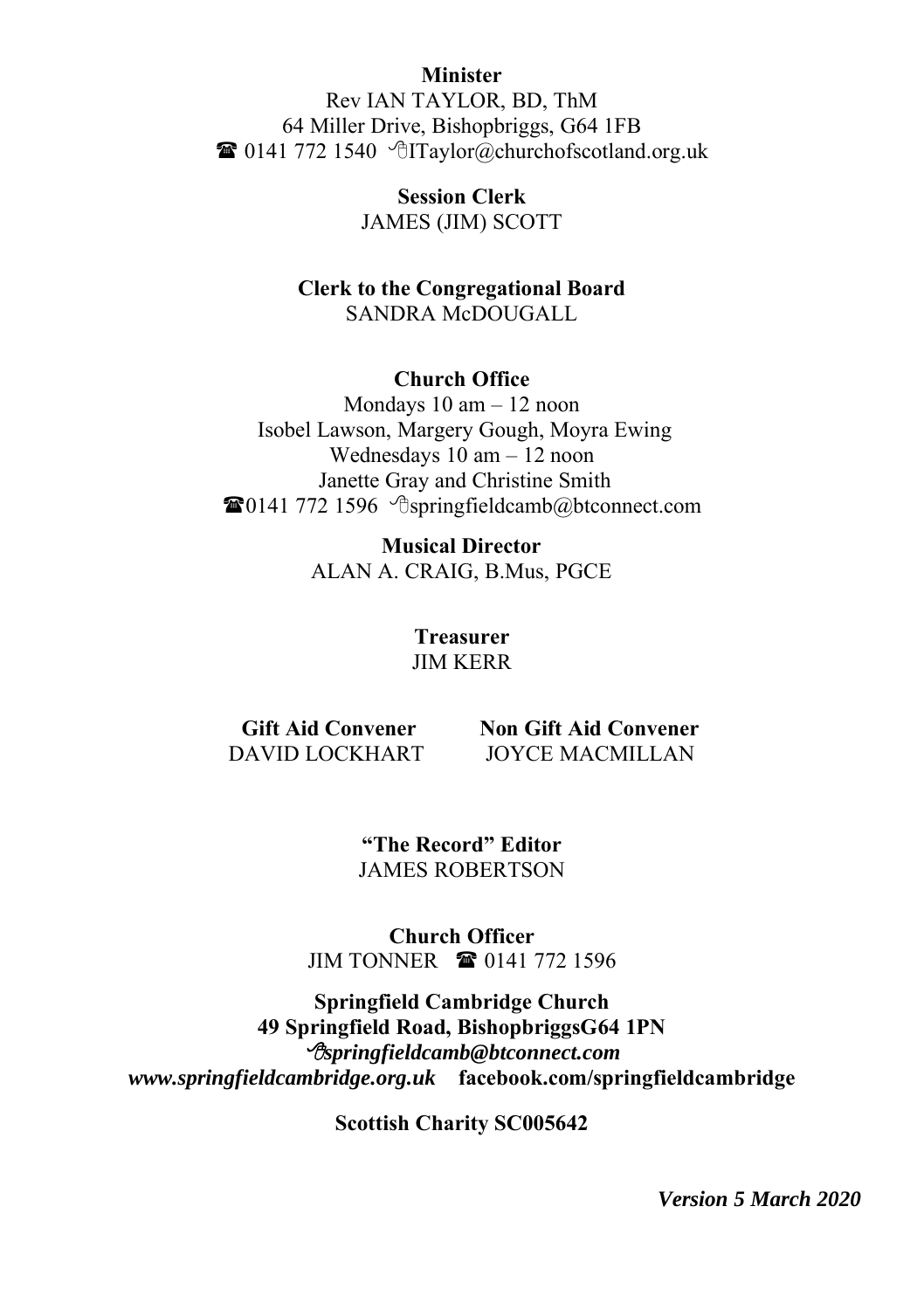## **Letter from our Minister (Part 1)**

As I write this article, we are in the midst of great uncertainty with the Corona virus outbreak (Covid 19). With a lack of clarity on our future movements and imposed 'self-isolation' of our community, the Editor and I have taken the decision that this Magazine will be an online version only. Consequently, much of what you will find here will be provisional in nature, as things are changing rapidly as we seek to respond appropriately to our surrounding environment. In the **'Looking Forward'** section of *The Record* all future events referenced are provisional and may be subject to change or cancelation.

**DURING THE CURRENT CIRCUMSTANCES PLEASE CHECK THE CHURCH WEBSITE/FACEBOOK PAGES FOR UPDATED INFORMATION ABOUT UPCOMING CHURCH OPENING TIMES AND EVENTS. OR IF YOU PREFER PLEASE PICK UP THE PHONE 0141 772 1540 (Manse) 0141 772 1596 (Church).** 300

 $\hspace{.1in}$   $\hspace{.1in}$   $\hspace{.1in}$   $\hspace{.1in}$   $\hspace{.1in}$   $\hspace{.1in}$   $\hspace{.1in}$   $\hspace{.1in}$   $\hspace{.1in}$   $\hspace{.1in}$   $\hspace{.1in}$   $\hspace{.1in}$   $\hspace{.1in}$   $\hspace{.1in}$   $\hspace{.1in}$   $\hspace{.1in}$   $\hspace{.1in}$   $\hspace{.1in}$   $\hspace{.1in}$   $\hspace{.1in}$ 

In the Christmas 2019 Edition of 'The Record' I wrote about Daniel the boy who came off his bicycle on Balmuildy Road. You may recall that a workman came out of a house two doors down the street to transport the bicycle back to its owner's home. Imagine my surprise then when I was arranging the funeral of Willie Minto when his son Andrew knew all about this incident.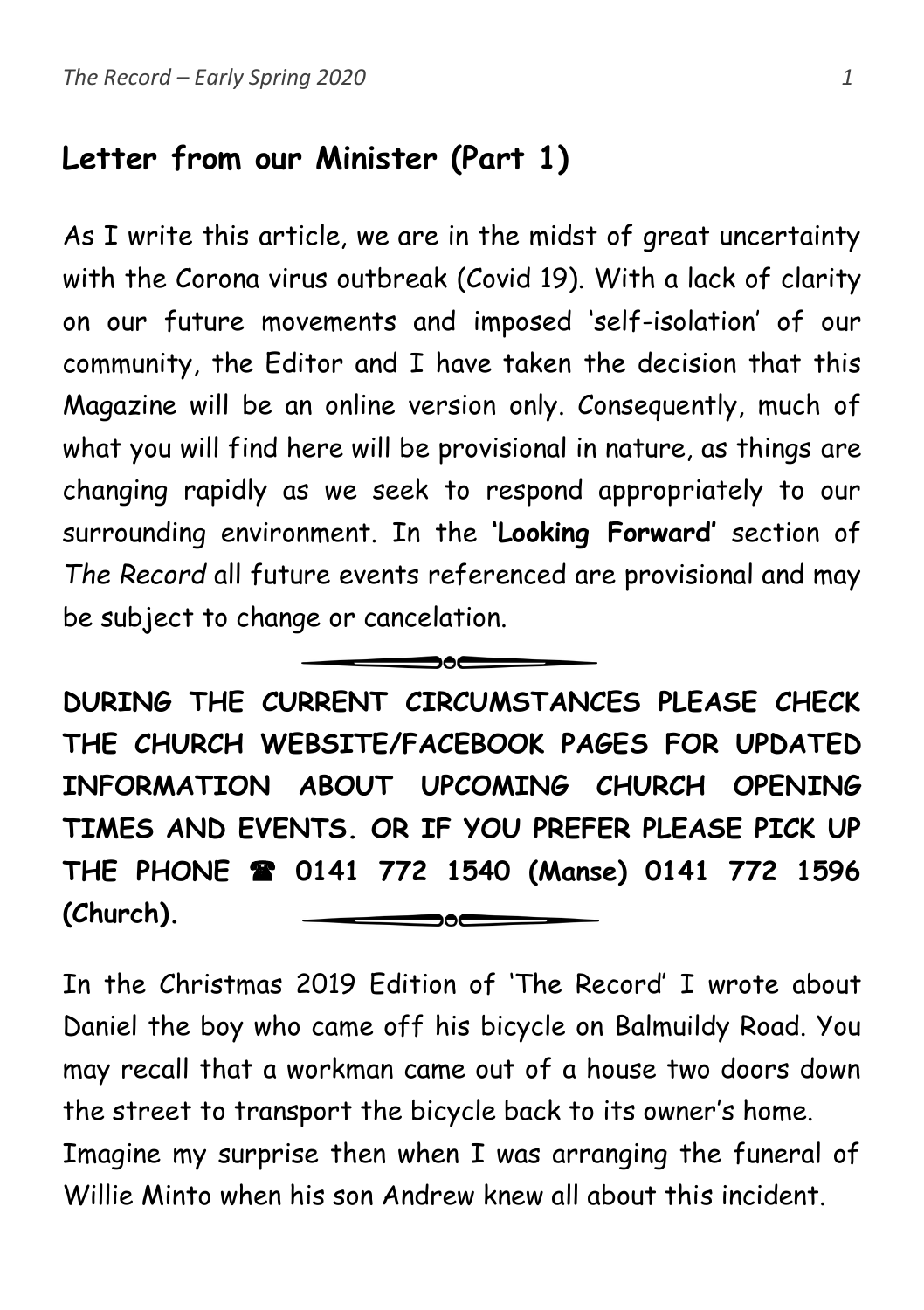You see the workman had been in his dad's house and he was the one who had provided the bike's transport home. After the event, Daniel's mum had dropped a card through Willie's door, for the workman, to express her thanks. The Minto family duly relayed this on to Mr Stephen Finlay, the man in question, a local tradesman.

And so, in so many ways, that story I shared with you continues. Like a ripple from a pool, it continues to spread goodness outwards. Presently we are witnessing the spread of an invisible infectious virus. That is naturally worrying for all of us. But in true British bulldog spirit, I hope we will try to keep calm and carry on, whilst taking all reasonable precautions and following mandatory advice. But I also hope we will draw comfort from our faith which reminds us that the ever-constant unchangeable God is with us now and forevermore. And random acts of kindness are still happening even in the midst of this epidemic. A growing number of people from across our community have approached me with practical offers of assistance for the most vulnerable in our community, and those who may be most affected by enforced 'social isolation.'

As events evolve, we will do our best to adapt, change and respond to the needs of our community in the Name of Christ.

*Rev Ian Taylor*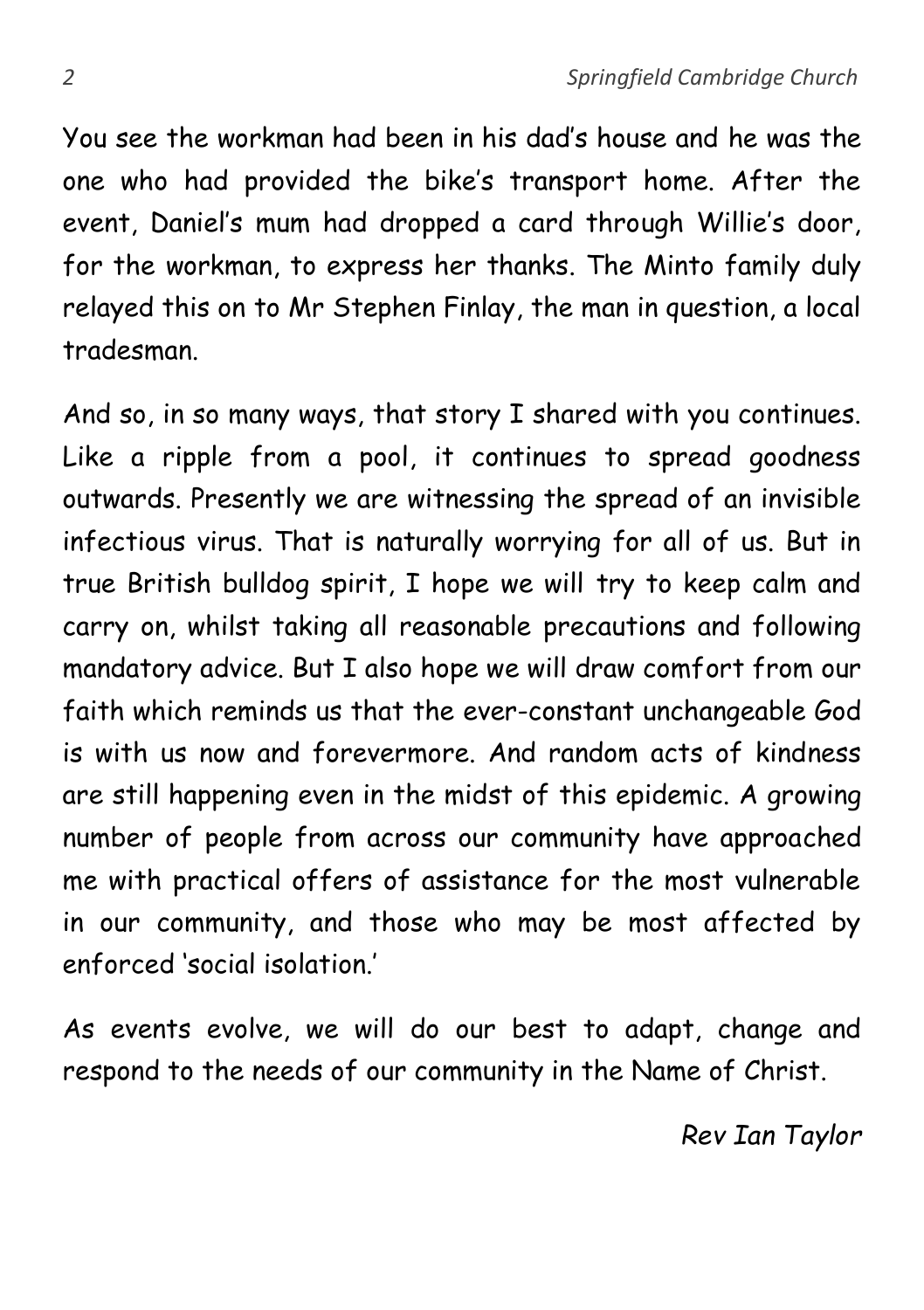*The Record – Early Spring 2020 3*

## **Letter from our Minister (Part 2)**

Often when parishioners are having a hard time, I will end by saying something like, *"Hang in there, keep the faith and breathe!"*

Now I am wondering if in these unusual and uncertain times I should simply be saying, *"Take a deep breath and pray. "*

That's what I say to myself often these days. It is not a time to panic, but it is a time to be prudent and prepared. We are in uncharted water. Leadership in faith communities, educational institutions, hospitals, government and our local community face difficult choices about how to address the complex challenges that the corona virus brings. Please pray for wisdom and courage.

Our anxiety rises with the spread of the corona virus and we worry. We are concerned about the impact of this disease on healthcare workers, vulnerable adults, the physically fragile and the livelihoods of people. Our world feels uncertain and it grows smaller, lonelier as we follow health protocols, practice social distancing, engage in self-isolation and exercise necessary quarantine measures. I also want to acknowledge that we all have things we are grieving, large and small, life-altering or inconvenient. It all feels uncertain and unsettling.

*Take a deep breath and pray.*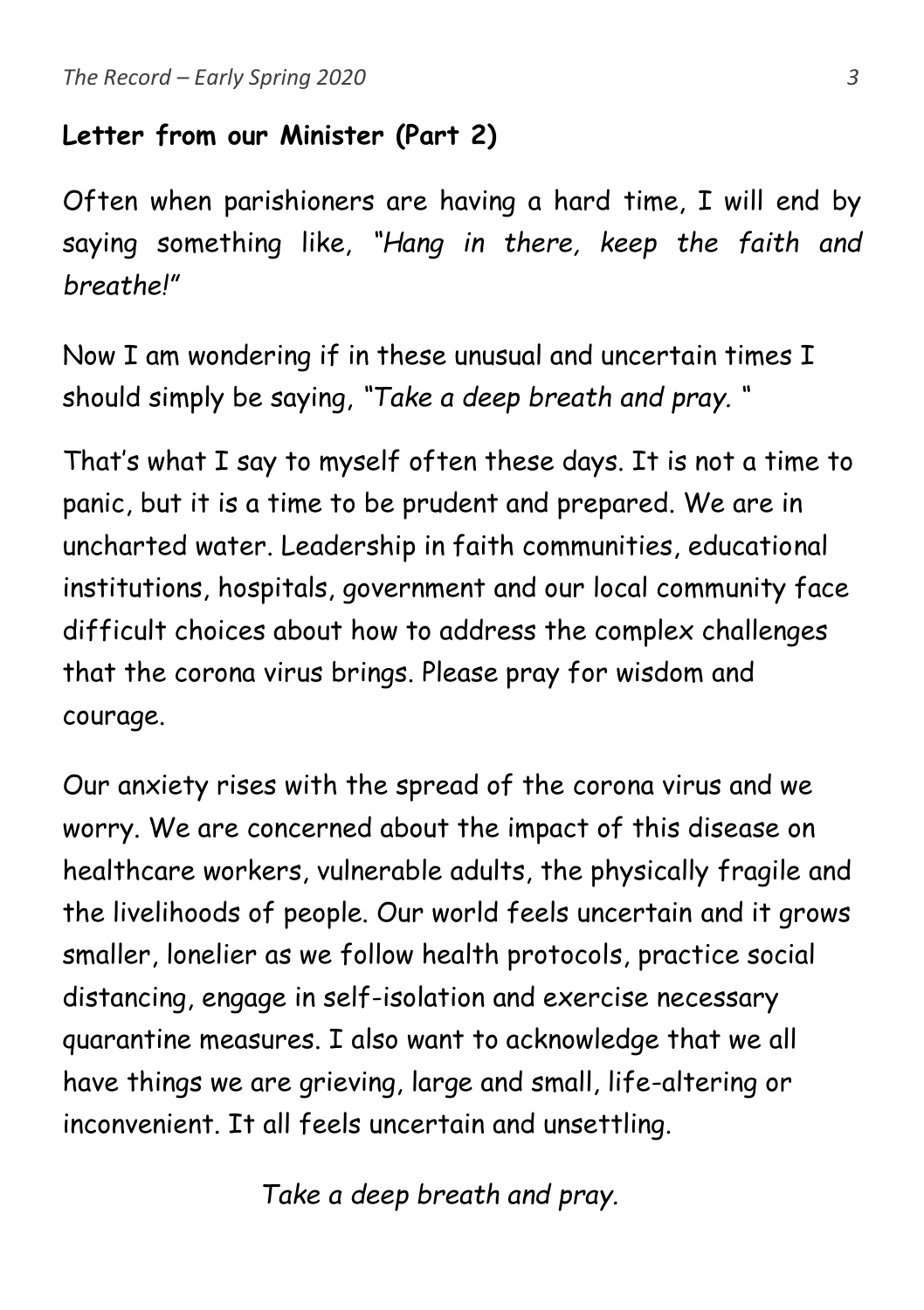In these uncertain times, we can, at this moment, recognise how connected we are to one another – a body of many members. Do you recall the Apostle Paul's words in 1 Corinthians 12:26 when he says, *"If one member suffers, we all suffer together…"?* This realisation shapes our actions in ways that foster goodness and compassion to expand our caring networks. Another realisation is our faith community isn't found in a building but grounded in the love of God found in Jesus Christ. So, even though we can't gather in person, we will discover new ways to worship and minister together.

To that end, we held our first on-line service of worship on Sunday 22<sup>nd</sup> of March. We can't worship together in person but we can worship in Spirit from our own homes. Information about future services will be placed on our website

(*www.springfieldcambridge.org.uk*). You can expect a short service of worship with prayer, Scripture readings and a message. I look forward to worshipping with you, and yes, there may be some funny, perhaps awkward moments, as we learn how to worship in this new way. I hope we will be able to add music and additional elements to our online worship experience in the coming weeks. With the help of the Kirk Session, I hope to set up small caring groups. These groups will stay in phone contact to share words of care and encouragement and let me know about concerns or needs. We also are starting conversations about safe ways to deliver needed groceries or medicine to church members or neighbours.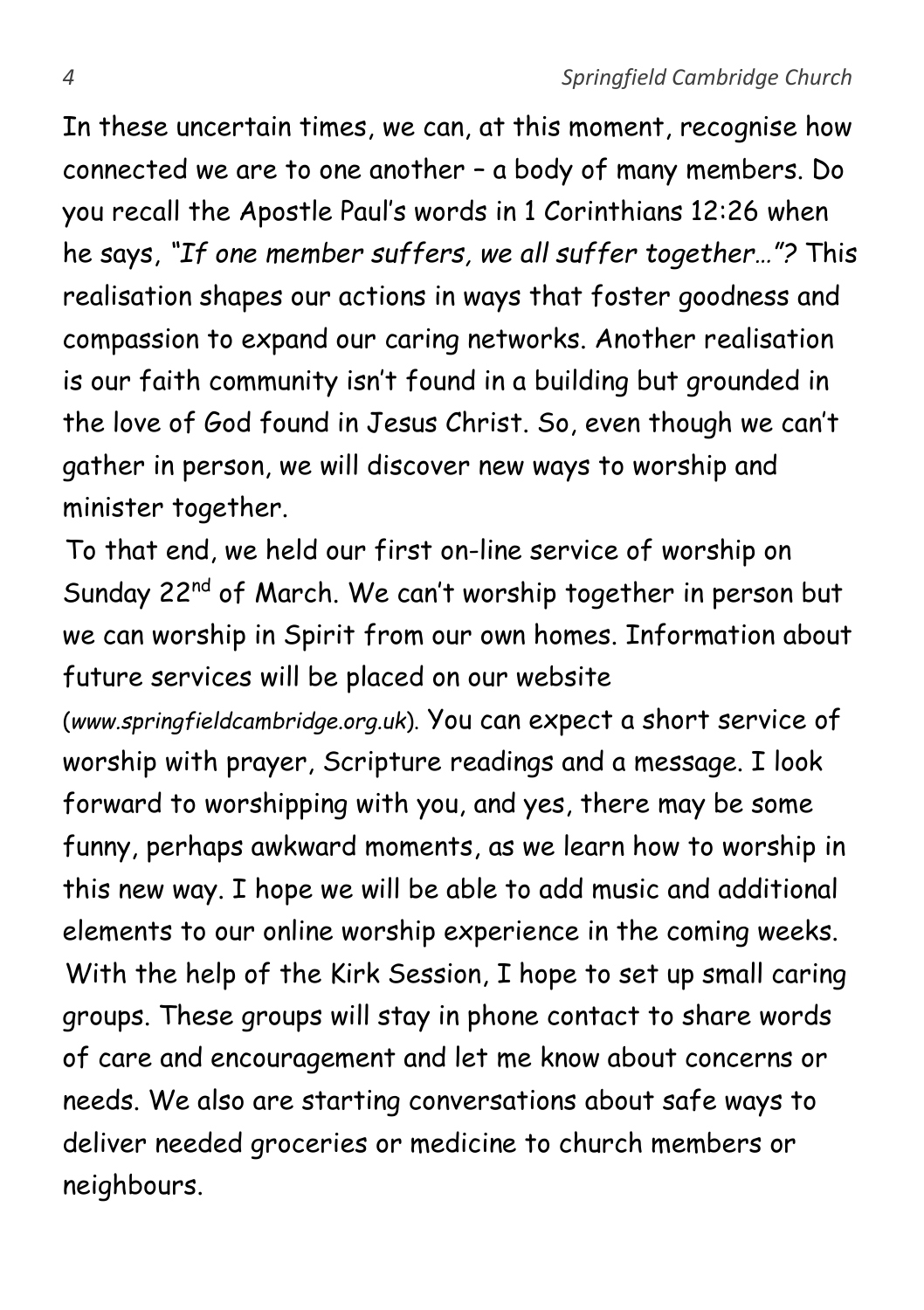The circumstances around this pandemic are ever evolving. We have not been through anything like this before. We will need your help along the way. Please – the way forward will take all of us.

Since I can't physically be with you on Sundays, in your home, nursing homes or hospitals. I will try and communicate with you more frequently through email messages, newsletters, our website and other social media platforms – keeping Springfield Cambridge's community connected.

Based on the current recommendations of the Church Offices at 121 George Street, Edinburgh, the Church building is closed. Again, we will endeavour to keep you informed as and when this embargo is lifted.

Worship Services are suspended until further notice. Limitations relating to Weddings and Funerals are now being applied.

Payment for all staff and steps for their health and safety will continue.

Our Church membership is encouraged to continue to support Springfield Cambridge with their giving and offerings by mail or ideally standing order.

So, please take a deep breath with me and pray and act as though you bear the love of Christ into the world for others because you do.

*Rev Ian Taylor*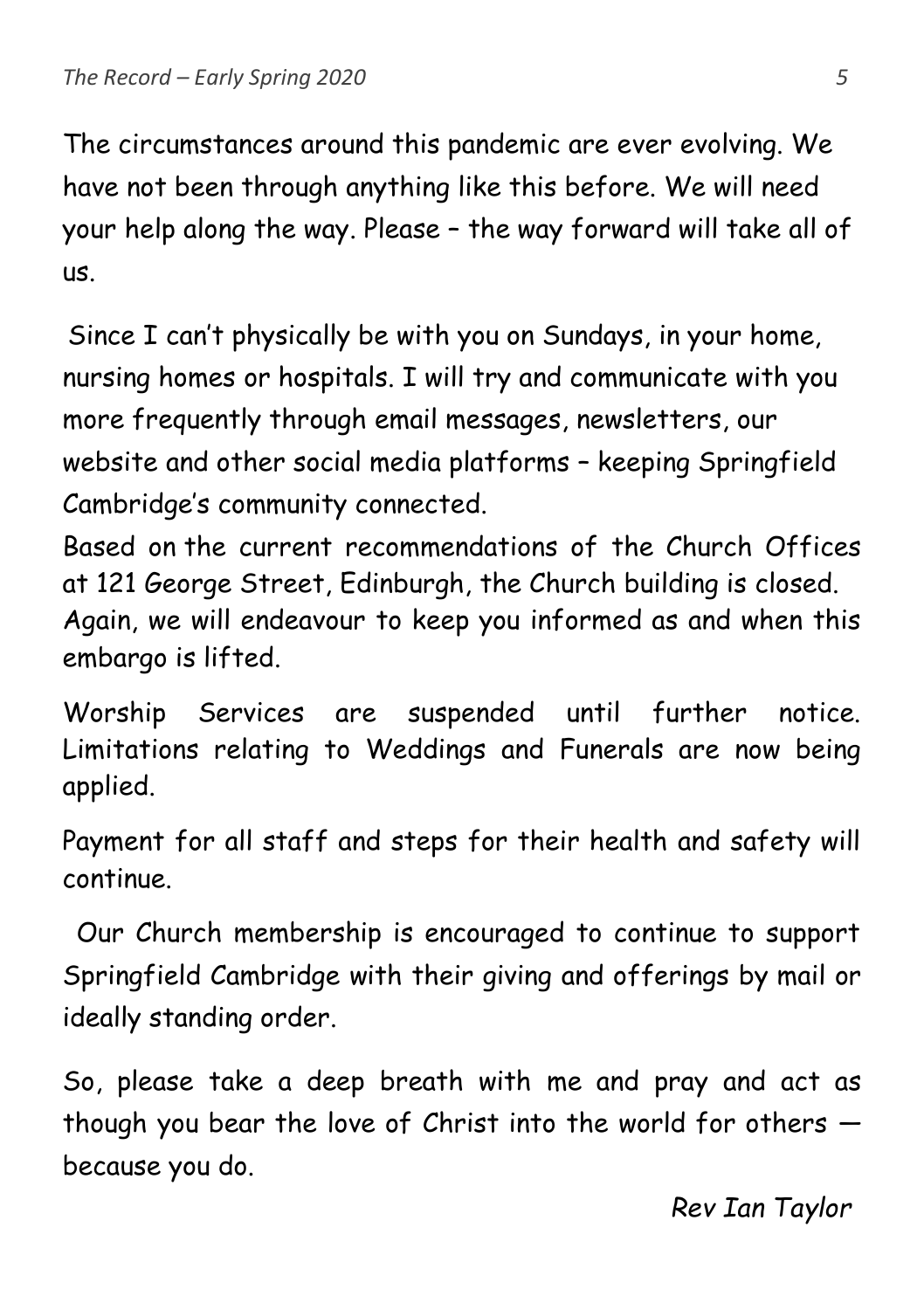*6 Springfield Cambridge Church*



*LOOKING BACK*



*Belated congratulations to Peter and Morag Dickson who celebrated their GOLDEN WEDDING ANNIVERSARY on the 31st of January 2020*



In September of last year, office-bearers and members of the congregation attended a series of three meetings with our Parish Grouping friends from Cadder and Kenmure Churches, led by Robbie Morrison, a Mission and Discipleship Facilitator. The purpose of these meetings was to look towards our common shared purposes and to create a vision for the future in Bishopbriggs given the Church of Scotland's desire for 'radical change.' The final Session on 21st. September had those present spread across eight tables. Following on from the previous weeks' exercise where people were asked to give their Church a 'score' on how well they felt they were doing on each of the five characteristics which mark a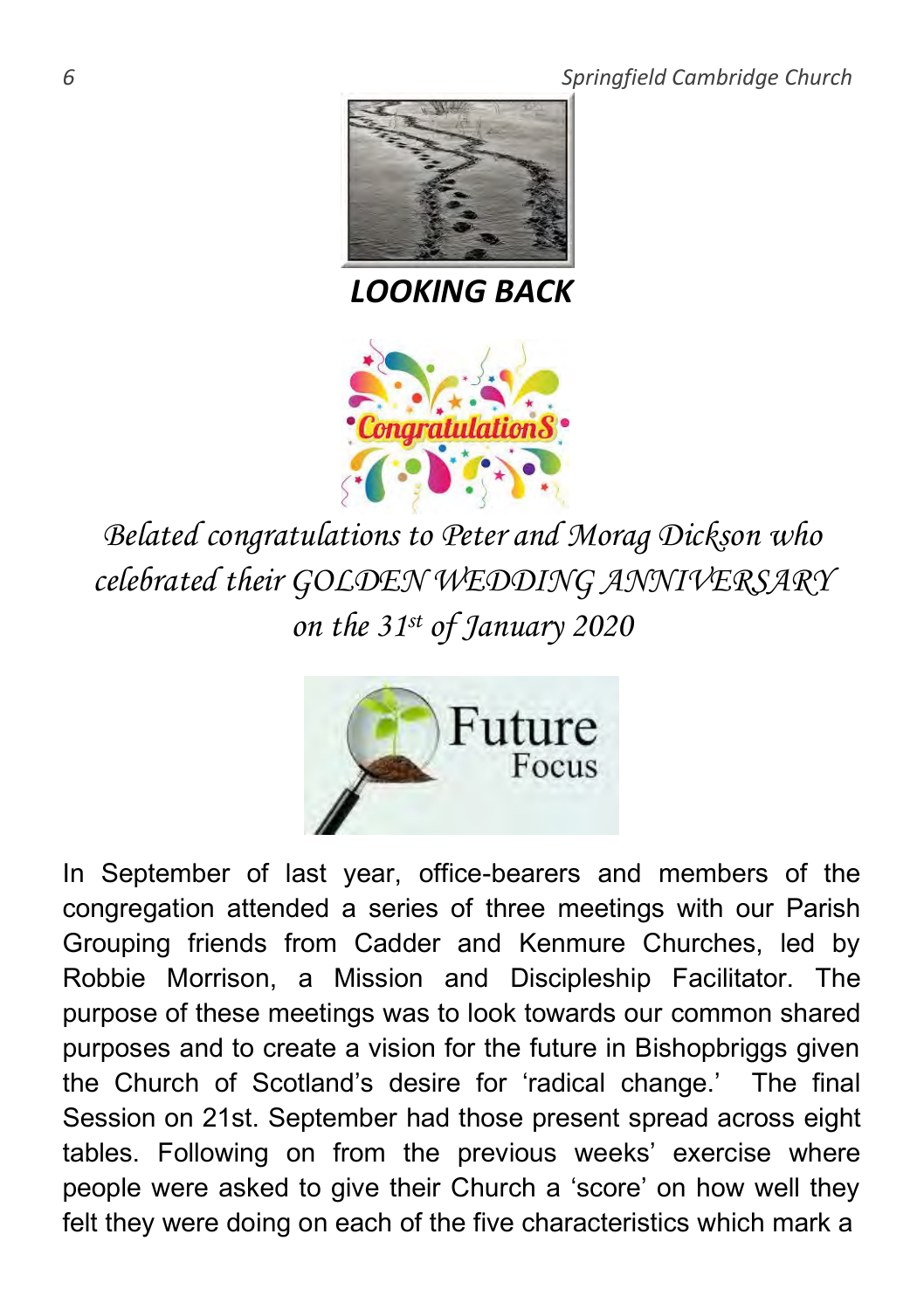healthy church, groups were then asked to identify steps for building up both the strongest and weakest characteristic. The results from the health check can be seen below.

*This is our Response:*

## **Group 1 Strongest Characteristic: Local Action Points:**

1. Visit youth groups out with the Church

2. Visit groups that use the Church and other groups within the community

## **Weaker Characteristic: Faith Sharing Action Points:**

1. Very closely linked to the above, with great emphasis on faith 2. Promote our small Chapel for thought, reflection and quiet time, through advertising in local paper, Face book, etc.

## **Group 2**

## **Strongest Characteristic: Local Action Points:**

1. Encounters with people using the Church (building relationships)

2. Event – connecting with the community

## **Weaker Characteristic: Faith Sharing/Discipleship Action Points:**

1. Don't be afraid to say you go to Church!

2. Create opportunities for us to share faith stories with one another (What God is doing in our lives – will help us then share with others outside Church.)

It is our intention to pass the reports to our Parish Grouping Steering Group and a specific Sub-Committee to get them to look closely at the outcomes of our Future Focus Meetings and to have further discussions in how to bring the actions forward.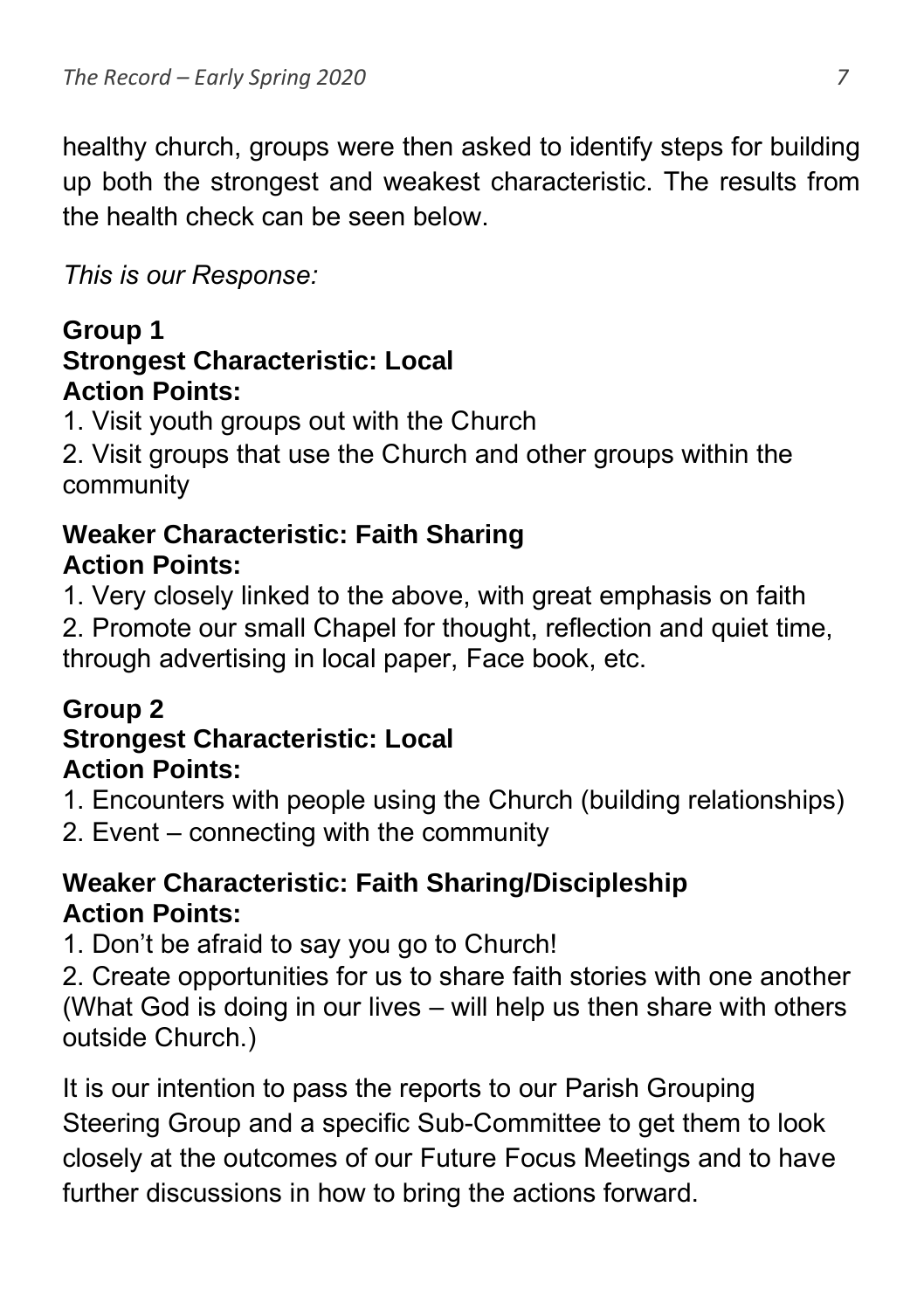## **FUNERALS**

*God of grace and peace, in your Son Jesus Christ, you have given us new birth into a living hope. Strengthen us now to live in the power of the resurrection and keep us united with our loved one from whom in death we are not divided. For you live and reign for ever and ever. Amen.*

| Thursday 16 <sup>th</sup> January, 2020  | Mrs Isabell Donaldson,<br><b>Mavisbank Nursing Home</b> |
|------------------------------------------|---------------------------------------------------------|
| Wednesday 29 <sup>th</sup> January, 2020 | Mr John Hunter,<br>Logan Drive, Cumbernauld             |
| Saturday 8 <sup>th</sup> February, 2020  | Mrs Eliza (Elsie) M. Ferguson,<br>Fern Avenue           |
| Tuesday 11 <sup>t</sup> . February, 2020 | Mr Ernest M. Nash,<br><b>Shiel Road</b>                 |
| Thursday 13 <sup>th</sup> February, 2020 | Mr William Minto,<br><b>Balmuildy Road</b>              |
| Friday 21 <sup>st</sup> February, 2020   | Mrs Alexa M. Duff,<br>Kentigern Terrace                 |
| Thursday 5 <sup>th</sup> March, 2020     | Mrs Jane (Jean) M. Martin,<br><b>Kenmure Avenue</b>     |
| Wednesday 18 <sup>th</sup> March, 2020   | Mrs Margaret King,<br><b>Callieburn Court</b>           |
| Friday 20 <sup>th</sup> March, 2020      | Mr David Williams,<br><b>Myrie Gardens</b>              |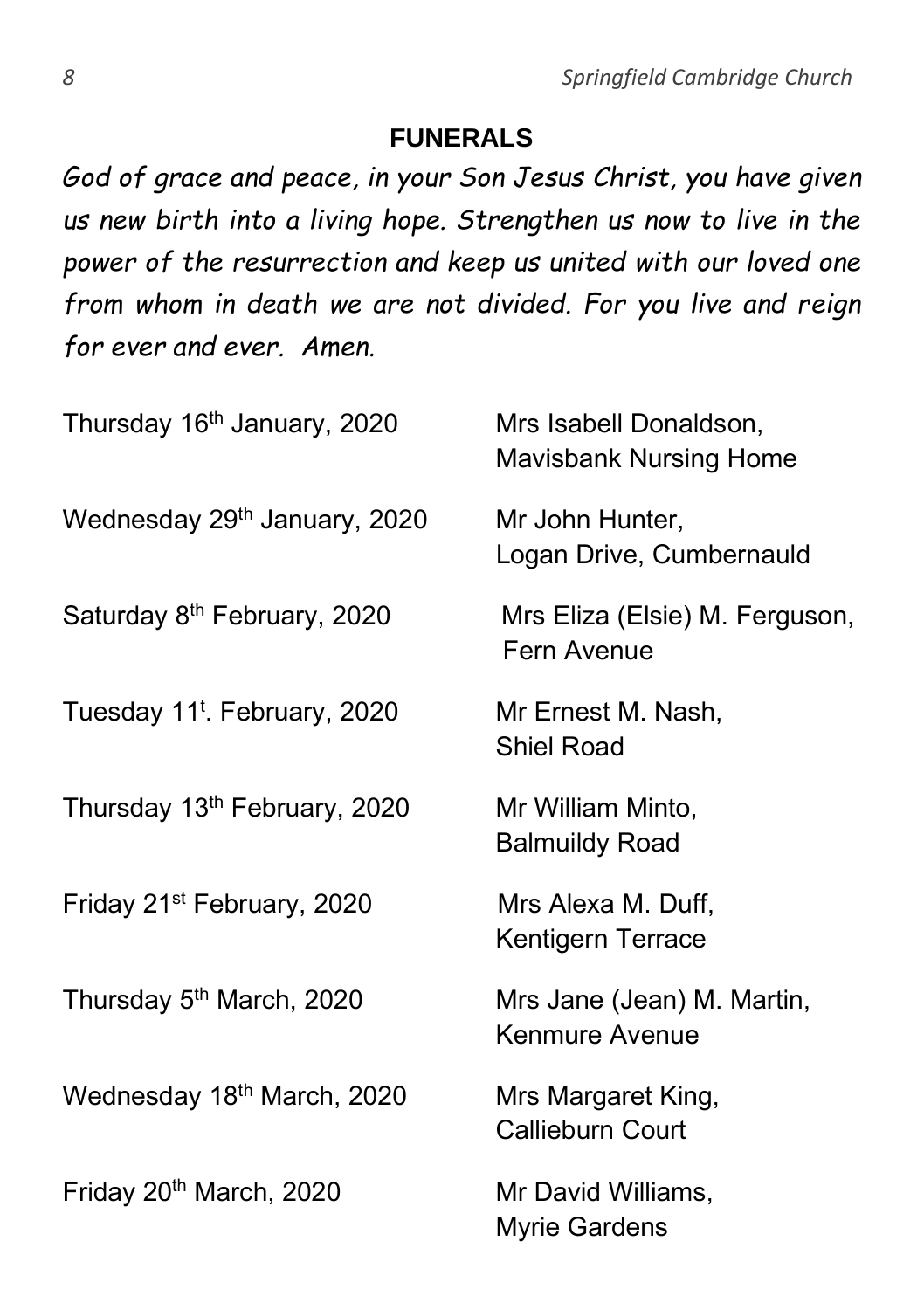## *LOOKING FORWARD*

*Holy Week: Tentative plans have been drawn up as follows:-*



| Palm Sunday     | April 5 <sup>th</sup> | 7pm          | Springfield Cambridge Church                                 |
|-----------------|-----------------------|--------------|--------------------------------------------------------------|
| Monday          | April 6 <sup>th</sup> | 7pm          | Cadder Church                                                |
| Tuesday         | April 7 <sup>th</sup> | 7pm          | St. Matthew's Church                                         |
| Wednesday       | April 8 <sup>th</sup> |              | 7pm Woodhill Evangelical Church                              |
| Maundy Thursday | April 9th             |              | 7pm St. James the Less Church                                |
| Good Friday     |                       | @ 10:30 a.m. | April 10 <sup>th</sup> Walk of Witness from Kenmure Church   |
| Good Friday     |                       |              | April 10th 7pm Bishopbriggs Community Church                 |
| Easter Sunday   |                       |              | April 12th Early morning service<br>with Lennoxtown churches |

On **Easter Sunday, 12th April, 2020** our 11am Service will include the **Sacrament of Holy Communion**

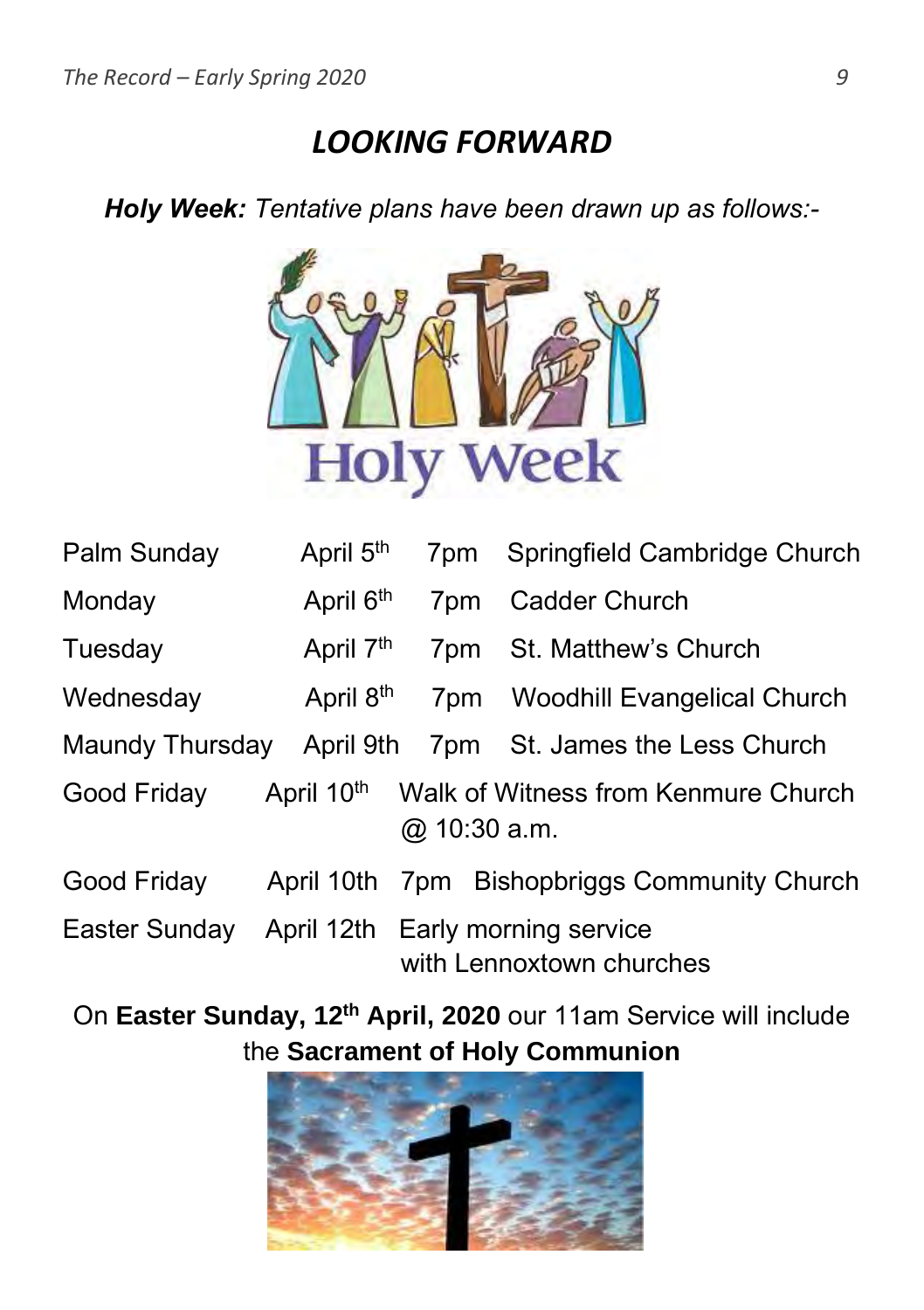

**HMP Low Moss** On **Sunday 26th April, 2020,** we have been invited again to return to HMP Low Moss by Rev Martin Forrest to lead a Service at 9.30am. Further details to follow.

# **Treasurer's Report**

By the time this article goes to press the first quarter of 2020 will over! Income and Expenditure for the period January – March is tracking the budgeted figures for the year and we will shortly receive settlement of our Quarter 4 2019 General Fund Tax claim for £4,710 and our outstanding Fabric Fund Tax claim for £3,050.

The main items of expenditure in March were our Central payment to the Church of Scotland of £8,484, partial payment of £1,527 in respect of our Glasgow Presbytery dues for 2020 and our monthly salary payments to our staff totalling approximately £2,000. *Jim Kerr*, Treasurer

## Shop on-line for Springfield Cambridge Church

Did you know that whenever you buy anything online - from your weekly shop to your annual holiday - you could be collecting free donations for Springfield Cambridge Church? It's as easy as 1, 2, 3...

Head to https:// www.easyfundraising.org.uk/causes/ springfieldcambridgechurch/ and join for free.

Thank you for your support

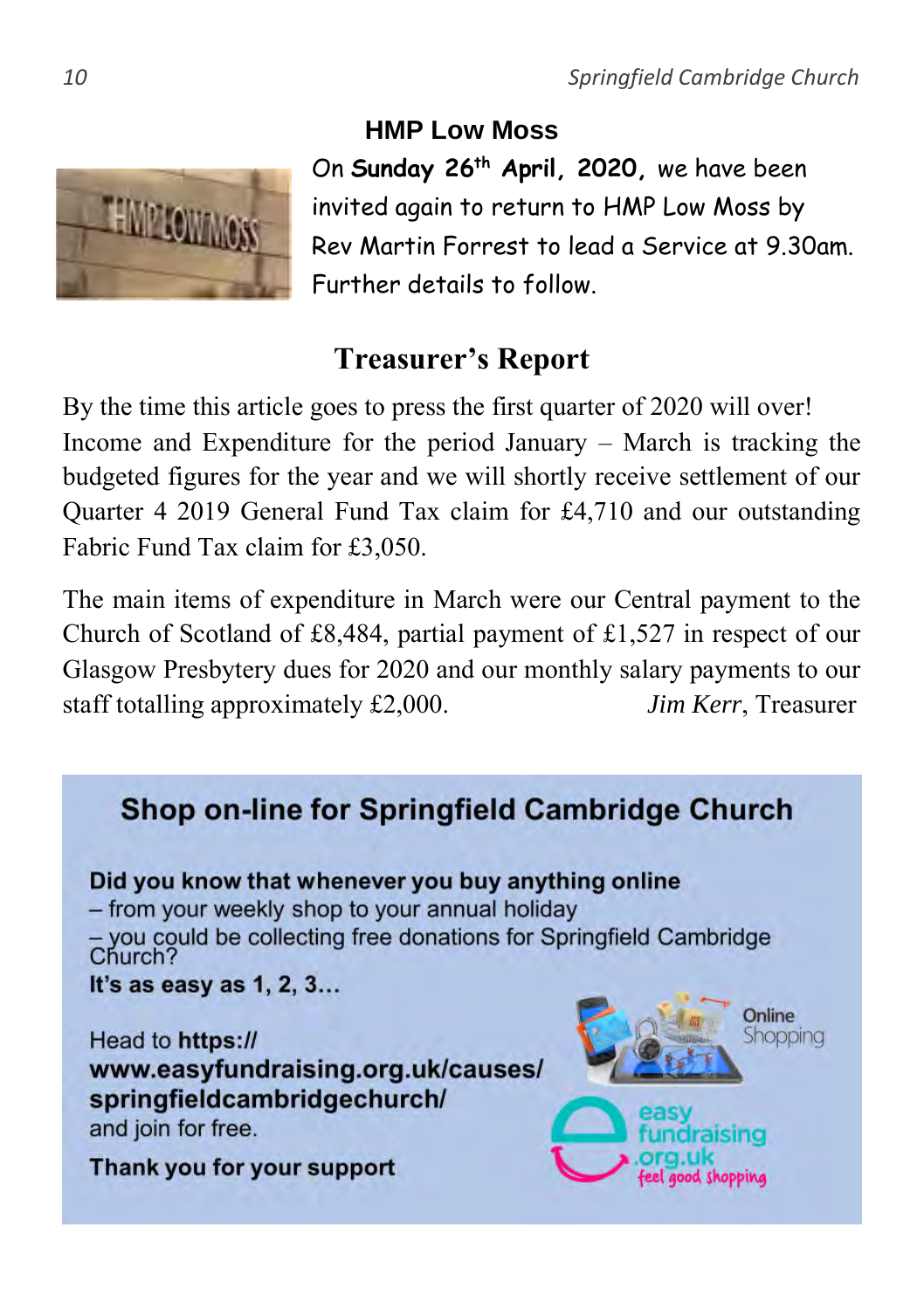

Last issue we heard from Clare Herbert, **CAP LHM** Brighter Futures Chaplain at LHM. For this issue we hear from Christine Mackintosh, who would like

to thank all members of the congregation who purchased Christmas Cards and donated monies during 2019. A total of £932 was raised from the sale of Christmas Cards. Cash donated during the year was £635. In addition - £386 was given through the Retiral Collection after the service on Sunday 1<sup>st</sup> December. All of which greatly helps with the cost of providing meals and in the purchase of equipment for their educational services. Our church members support is very much appreciated and Christine also thanks those who assisted her throughout the year.



Update.,A message posted on the LHM Facebook page tells us*, "It is with deepest regret that we have to announce the temporary closure of our day centre and night shelter in a bid to help contain the spread of Corona virus. It was an extremely difficult decision to make but the well being of our service users, volunteers and staff is of paramount importance. We will be monitoring the situation closely and hope to reopen as soon as we can. Please remember us in your thoughts and prayers at this difficult time."*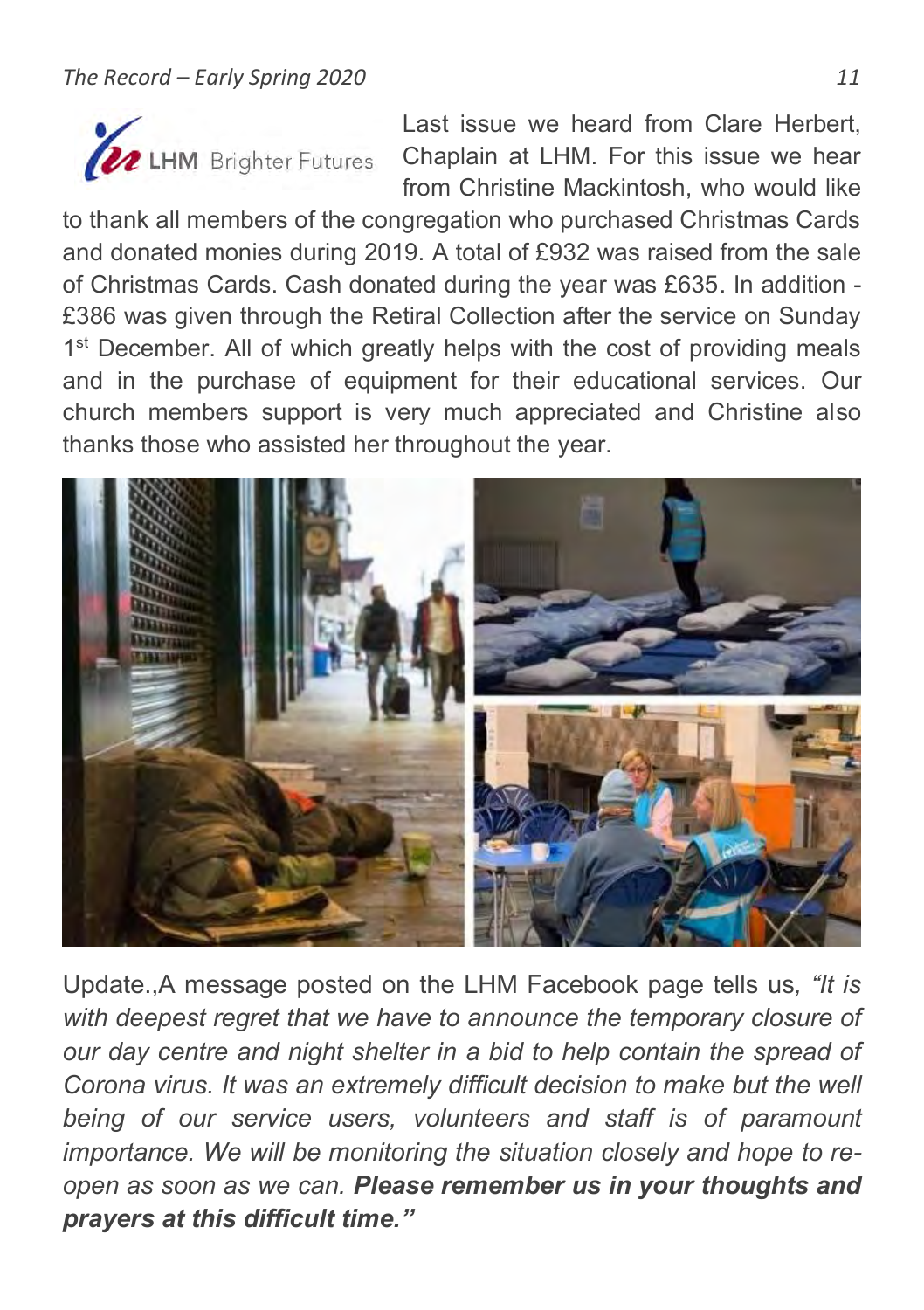## **The Guild**



As I write this article we are about to go into a very strict "lockdown" against the Coronavirus where hygiene rules and very limited social contact may mean that we are unable to distribute the magazines! So, mindful of our theme, "One Journey, Many Roads" with this year's element being "Companions on the Road" and the basis

of our devotions. I am sure we will find ways of helping those less able than ourselves to travel the road we are now on. Telephone calls and emails will come into great use as human contact!

The rest of the Programme - two Meetings and the Outing - is, of course, cancelled. Although we may be able to organise an Outing in the Autumn.

However, as the last meeting was the Hostess Tea, which was such a happy and enjoyable occasion, it was a good evening to finish our Session. Ellen Robertson, our Convener, and our wonderful Committee members created a bright and welcoming atmosphere which set the scene for a delightful evening of good company, a delicious supper, and a lovely musical entertainment provided by the Arietta Choir.



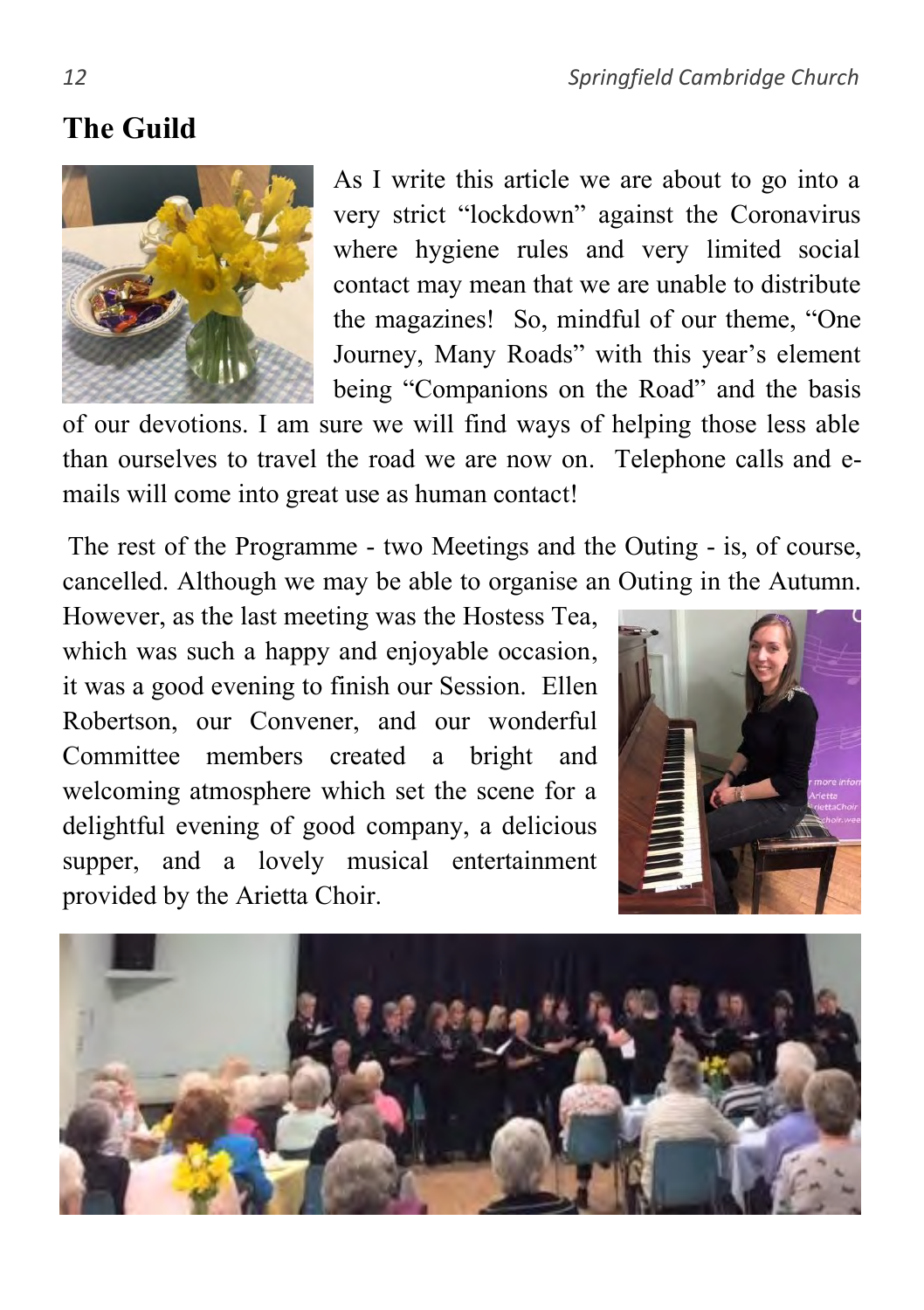So, when we left each other on Monday,  $2<sup>nd</sup>$  of March it was with the sound of music in our ears, and a happy glow of fellowship in our hearts. Let's keep that spirit going, ladies!

Prior to that evening we spent a very informative meeting when Roberta Young talked to us about the RNLI. She is an excellent speaker and showed a film which showed the boiling waves and black lowering skies in which the volunteer crewmen so often effect their rescues. This is a very worthy cause which we were personally pleased to help.

The fortnight before that, when our speaker was Dr Nigel Lawrie, we were

highly entertained by the stories he told about an imaginary dinner. He, of course, was the host, and he introduced us to the five people - not all living now - he would invite. I think we should try this ourselves. It would be fun.

The last picture I have is, of course, of Margaret Smith. We are all so glad her broken wrist is mended, certainly for Margaret's sake, but also selfishly for ourselves! She does a sterling job so faithfully to help us with our worship of praise. Thank you very much, Margaret.



The Convener and Membership of the Guild wish everyone a safe Summer with the hope that the autumn will see the Coronavirus leave our shores.

*Thank you* The family of the late Elsie Ferguson would like to thank all their friends and church family for all their condolences, cards and flowers; also, for the great comfort over the years from Rev Ian Taylor and also latterly from Rev Dr Sonia Blakesley. Their presence was a great comfort to us. *Hazel,. Muriel, Sheila & Stewart (Ferguson)* Hazel and Norrie Wilson would like to take the chance to thank everyone at church, our very special friends, for cards and flowers during Hazel's time in hospital – and for the many visits from Ian and Sonia., Both were a great spiritual comfort. *Hazel & Norrie Wilson*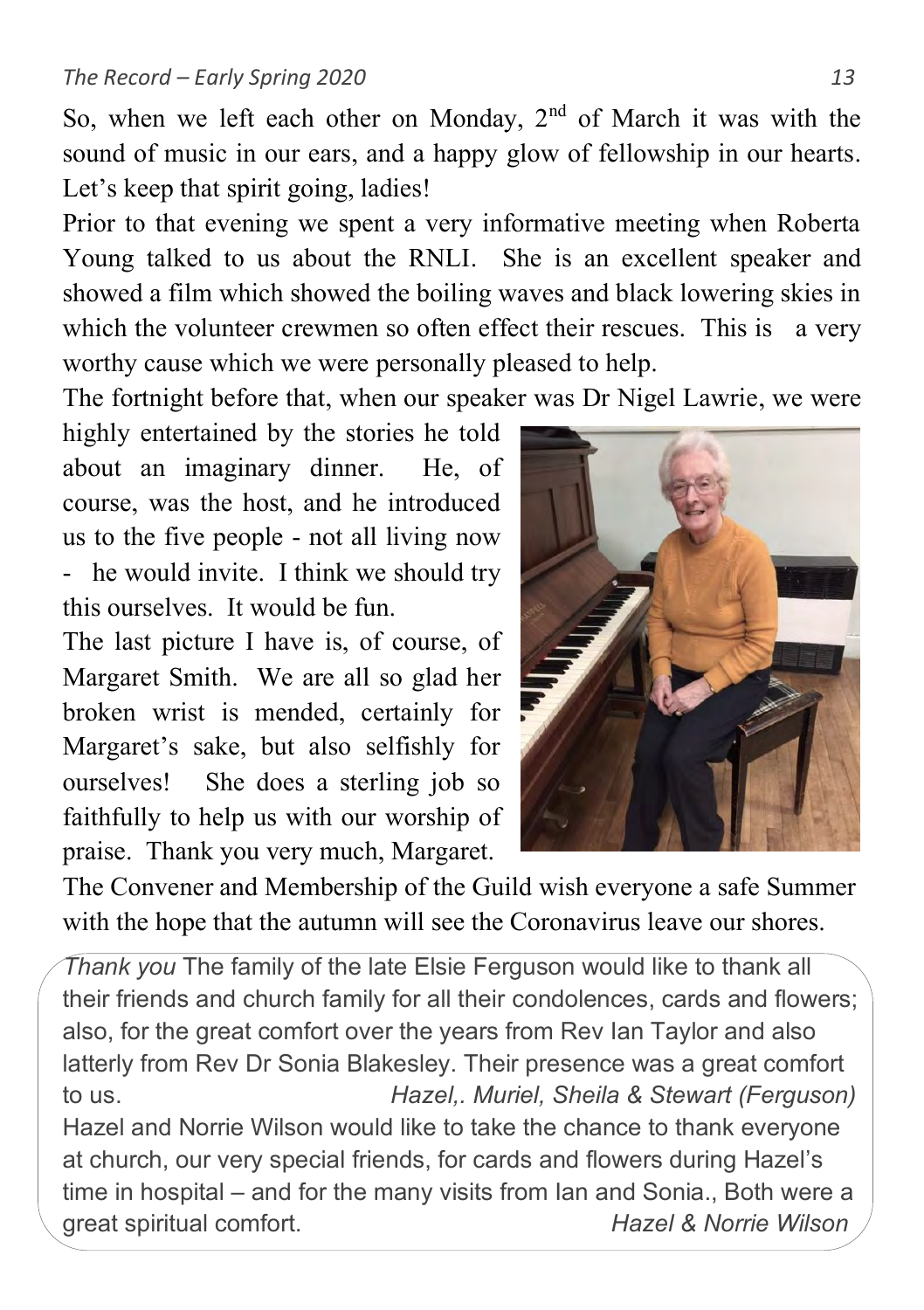## **FUND RAISING COMMITTEE**



## CANCELLATION OF QUIZ AND FISH SUPPER EVENING

In light of the current government advice on Coronovirus (Covid-19) and following review of the latest Church of Scotland Guidelines, after discussion with Rev Taylor, we have regrettably decided to postpone the Quiz and Fish Supper Night on 20 March 2020.

We would suggest that people just keep their tickets until a suitable alternative date can be arranged, whereupon, if people can't come on the new date, they can get a refund on their tickets. Of course, anyone who wishes their ticket money to be refunded just now can rightly do so, and we can make arrangements for this.

DATE FOR YOUR DIARY - "A TASTE OF SUMMER" - 30<sup>th</sup> MAY



The Fund Raising Group's next event will be an Afternoon Tea on Saturday 30<sup>th</sup> May 2020 from 2 pm to 4 pm in the Cameron Hall. Tickets for the Afternoon Tea are £8 for adults and £4 for children and will go on sale in the Hall of Fellowship in early May. We look forward to welcoming you to our afternoon tea where you will enjoy an

afternoon of fun and fellowship with your friends as well as delicious home baking, tea, coffee …. and perhaps a glass (or two) of Prosecco!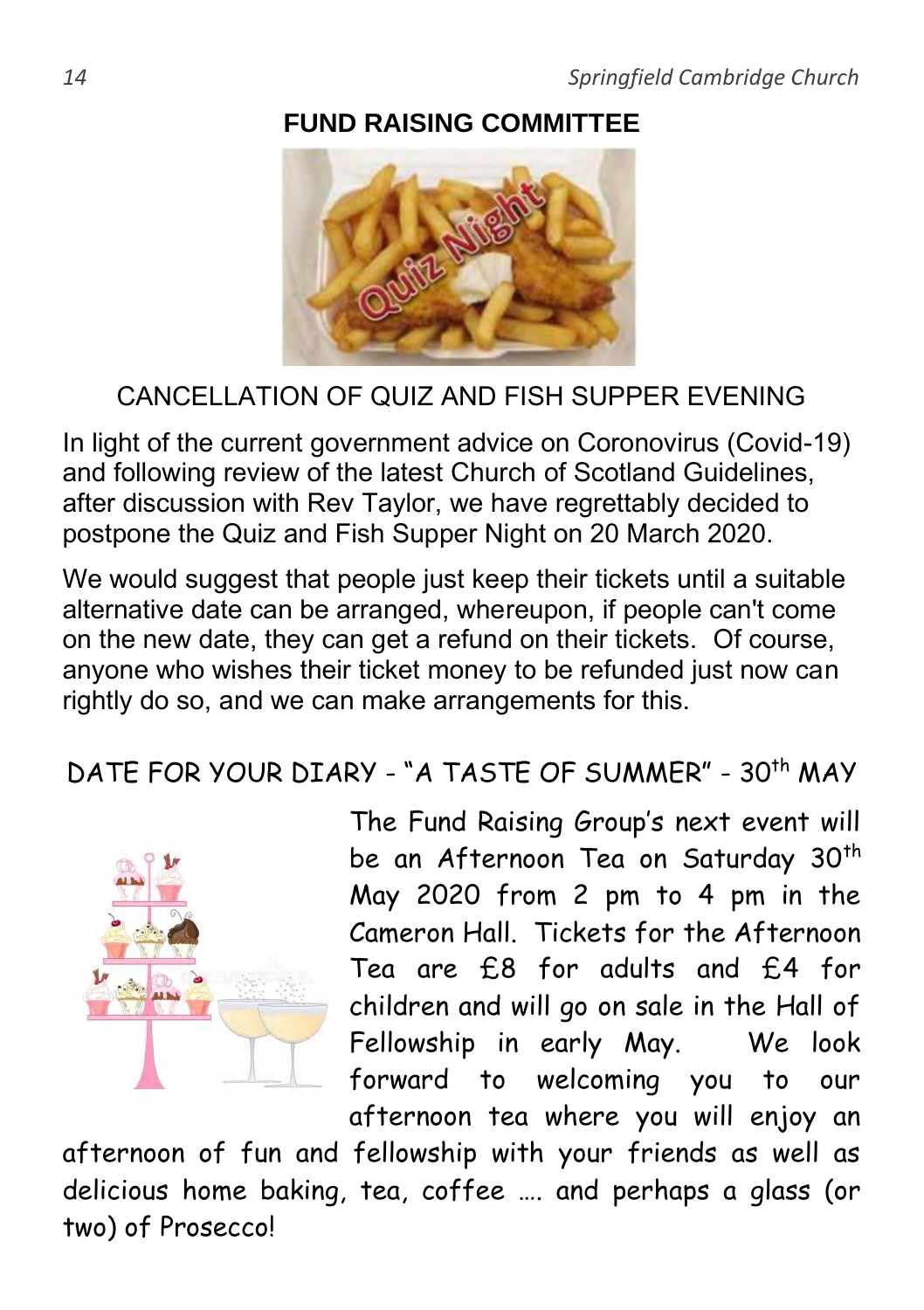The Fund Raising Group held a Winter Bulb and Plant Sale in the Hall of Fellowship on the morning of 16<sup>th</sup> February 2020. We are delighted to report that we raised the fantastic sum of £229 towards church funds.

We would like to thank all those who participated in the event, with special thanks to our Horticultural Expert, Mr Robert Ditty, who nurtured the plants for us. We are very grateful to Robert for the time and care he has given to this venture.

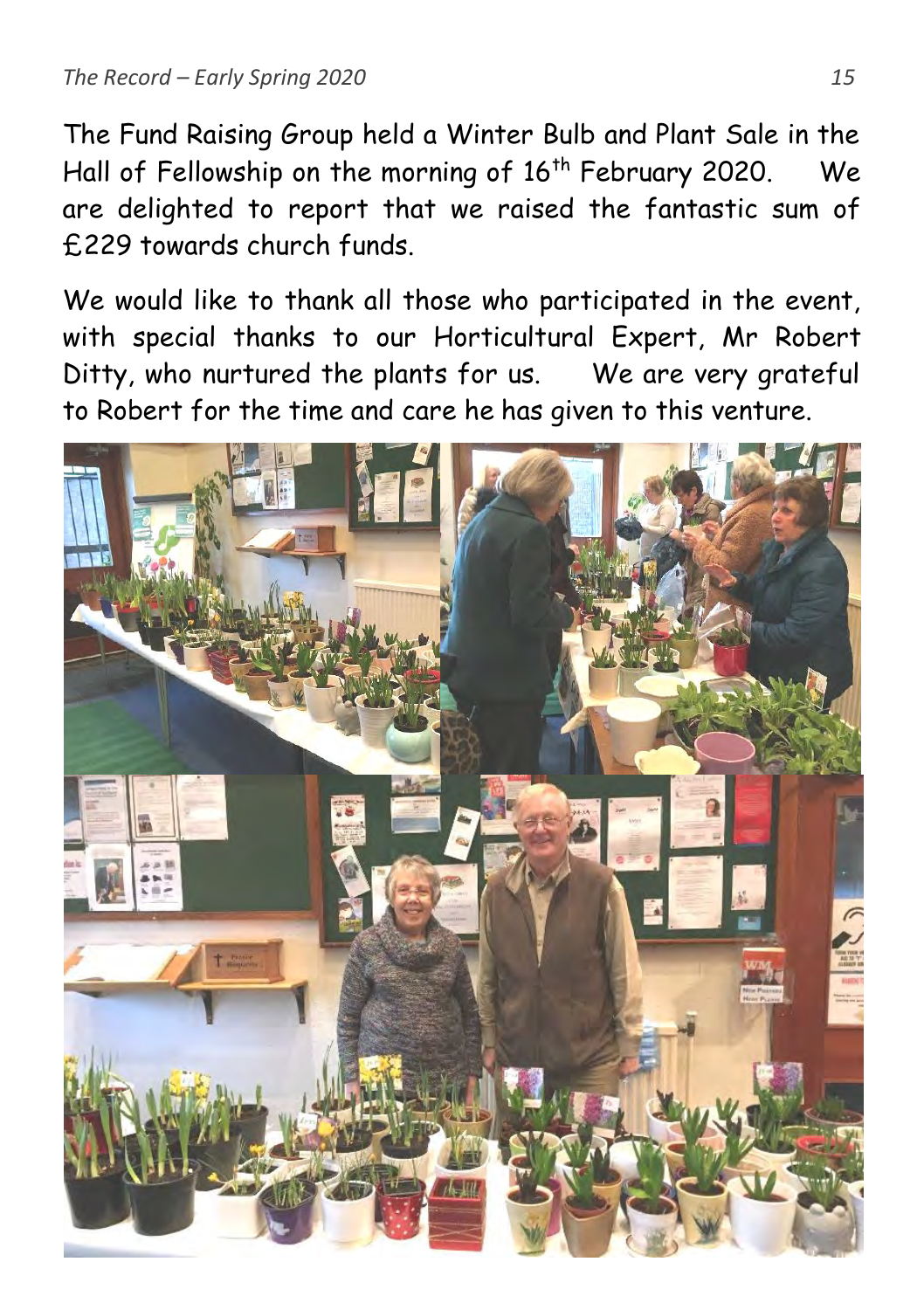## **Springfield Cambridge Festival Chorus and Orchestra Christmas Concert December 2019**

### *"Good evening everyone*

I've just returned from our annual Presentation Dinner where a cheque for the magnificent total of **£33,218** was presented to Rachel Gedge from CHAS. This brings the grand total for the 18 concerts to **£369,690.**

I'm getting this email out as quickly as I can while everything is still fresh in my mind.

After a very nice meal, Steven Clark presented Alan with the proceeds of our brown envelope collection and Alan spoke very eloquently about the history of the SCFC Christmas Concerts and the choice of CHAS as the charity we support.

He expressed his thanks to all for making the 2019 concert so successful and mentioned the "Hallelujah Chorus" in particular. Yes, there were some wrong notes and we were occasionally ahead of the beat, but our performance made the hairs on the back of his neck tingle.

He also advised of his plans for us for 2020.

Our 2020 Christmas Concert will be on **Monday 21 December** in the Royal Concert Hall.

He has entered us into a new Choir Festival, showcasing Glasgow choirs, which is to be held on the afternoon of **Saturday 16 May**, probably in Queens Park Arena, in the Bandstand. It is hoped that this will become an annual international celebration of choirs. Apparently, we will be the headline act at the top of the bill. It is likely that SCFC will also present a concert by ourselves in the evening of the same day.

It was originally intended that rehearsals for this event would start In March – however, with the prevailing Corona virus situation, further details will now follow in due course.

As many of you will know Alan and Anna are being married this year and he has humbly asked us if we will sing at the ceremony, which is being held in the Barony Hall on **Friday 24 July**. Further details re this will also follow in due course.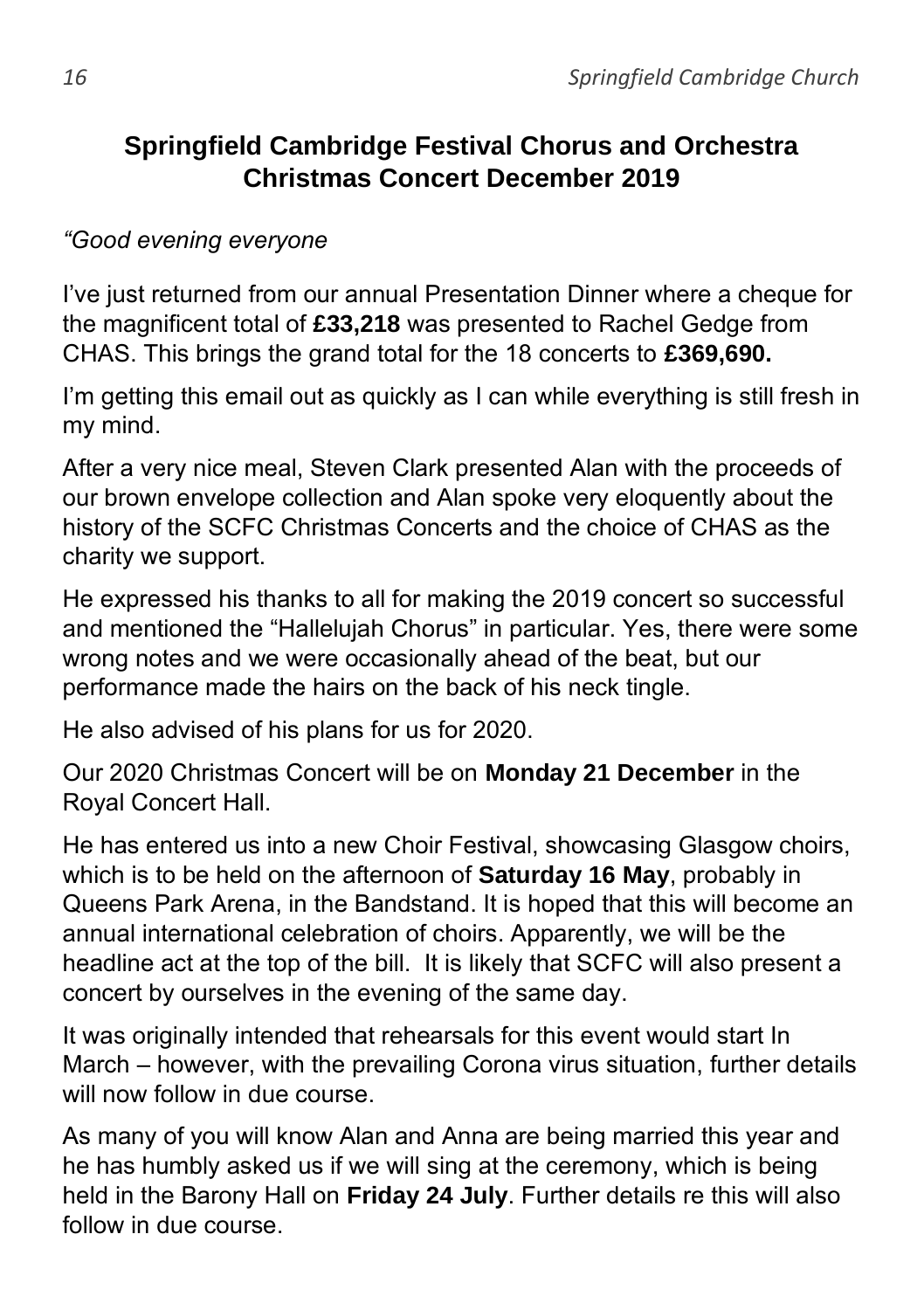

After a short interval, the social part of the evening began and we were entertained by our host for the evening, Ron Williamson, the Box Office Ladies, Steven Clark, Chris Mills, Sam Lapping, Maggie Milton, Brian Jilks and Euan Russell. We were also treated to a display of Alan's skills as an accompanist.

Altogether it was a very enjoyable evening.

Kind regards *Sheila Sheila Dunbar,* Secretary"



*Next issue of The Record will be the "Early Summer" issue* Copy Date: Sunday 17th May Publication Date: Sunday 7<sup>th</sup> June